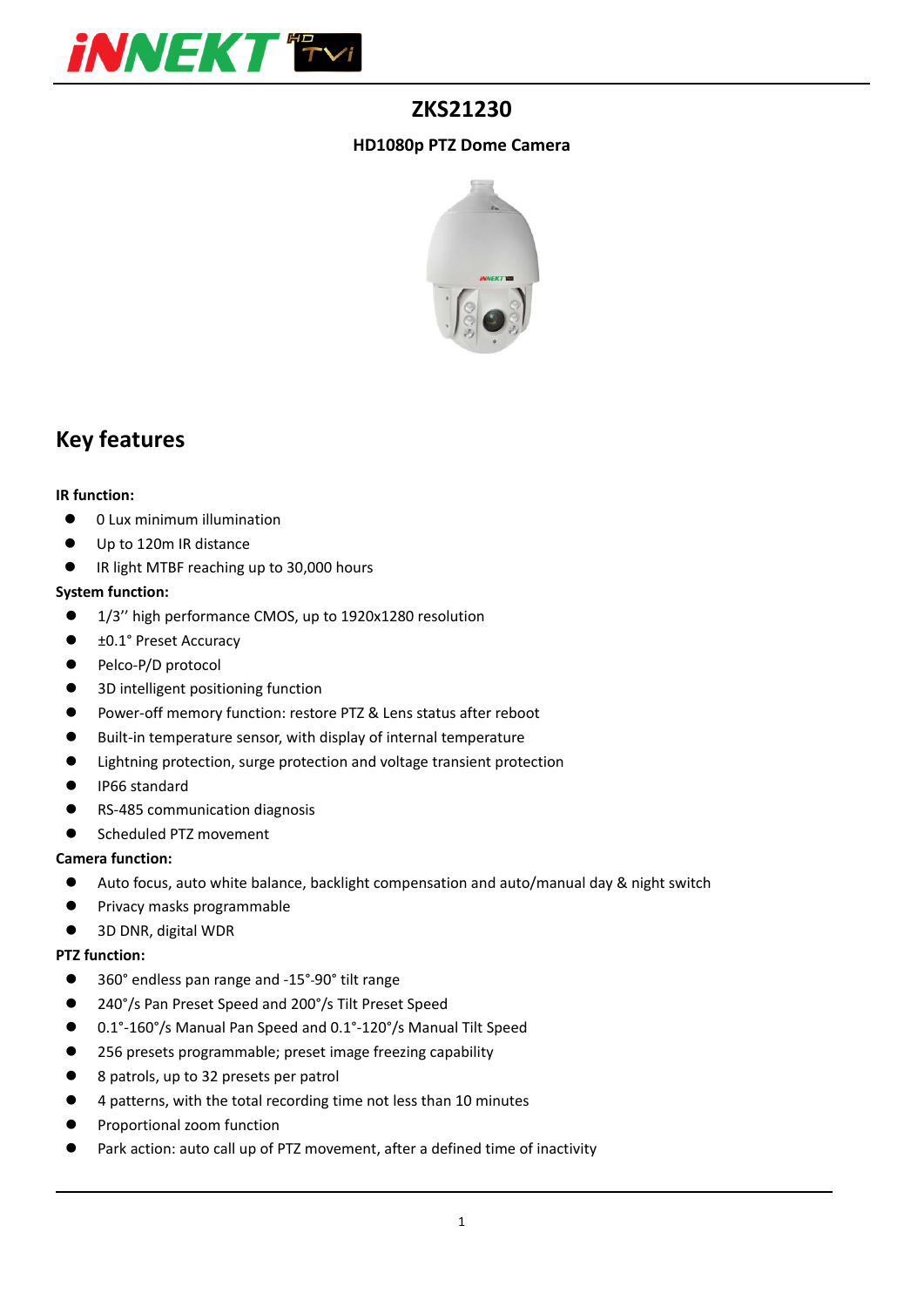

# **Specifications**

|                 | <b>Model</b>                  | ZKS21230                                                                                    |
|-----------------|-------------------------------|---------------------------------------------------------------------------------------------|
| Parameter       |                               | IR HD1080p PTZ Dome Camera                                                                  |
| Camera          | Image Sensor                  | 1/3" CMOS                                                                                   |
|                 | Max. Image Resolution         | 1920×1080                                                                                   |
|                 | Frame Rate                    | 50Hz:25fps(1920×1080)                                                                       |
|                 |                               | 60Hz:30fps(1920×1080)                                                                       |
|                 | Min. Illumination             | Color: 0.02Lux@(F1.6,AGC ON)                                                                |
|                 |                               | B/W: 0.002Lux@(F1.6,AGC ON)                                                                 |
|                 |                               | 0 lux with IR                                                                               |
|                 | <b>White Balance</b>          | Auto / Manual / ATW / Indoor / Outdoor                                                      |
|                 | AGC                           | Auto / Manual                                                                               |
|                 | S / N Ratio                   | $\geq$ 50dB                                                                                 |
|                 | 3D DNR                        | Support                                                                                     |
|                 | <b>Backlight Compensation</b> | Support                                                                                     |
|                 | <b>WDR</b>                    | Digital WDR                                                                                 |
|                 | <b>Shutter Time</b>           | PAL: 1-1/10,000s                                                                            |
|                 |                               | NTSC: 1-1/10,000s                                                                           |
|                 | Day & Night                   | IR Cut Filter                                                                               |
|                 | Digital Zoom                  | 16x                                                                                         |
|                 | Privacy Mask                  | 8 privacy masks programmable; a maximum of 8 zones can be masked simultaneously on the      |
|                 |                               | same video screen                                                                           |
|                 | <b>Focus Model</b>            | Auto / Semiautomatic / Manual                                                               |
| Lens            | Focal Length                  | 4-120mm, 30X                                                                                |
|                 | Zoom Speed                    | Approx.3.0s(Optical Wide-Tele)                                                              |
|                 | Angle of View                 | 58-1.7 degree(Wide-Tele)                                                                    |
|                 | Min. Working Distance         | 10-1500mm (Wide-Tele)                                                                       |
|                 | Aperture                      | F1.6-F4.4                                                                                   |
|                 | Pan Range                     | 360° endless                                                                                |
|                 | Pan Speed                     | Pan Manual Speed: 0.1°-160°/s,                                                              |
|                 |                               | Pan Preset Speed: 240°/s                                                                    |
|                 | <b>Tilt Range</b>             | -15°-90° (Auto Flip)                                                                        |
|                 | <b>Tilt Speed</b>             | Tilt Manual Speed: 0.1°-120°/s,                                                             |
| Pan and<br>Tilt |                               | Tilt Preset Speed: 200°/s                                                                   |
|                 | Proportional Zoom             | Rotation speed can be adjusted automatically according to zoom multiples                    |
|                 | Number of Preset              | 256                                                                                         |
|                 | Patrol                        | 8 patrols, up to 32 presets per patrol                                                      |
|                 | Pattern                       | 4 patterns, with the total recording time not less than 10 minutes                          |
|                 | Power-off Memory              | Support                                                                                     |
|                 | Park Action                   | Preset / Patrol / Pattern / Pan scan / Tilt scan / Frame Scan / Random scan / Panorama scan |
|                 | PTZ Position Display          | On / Off                                                                                    |